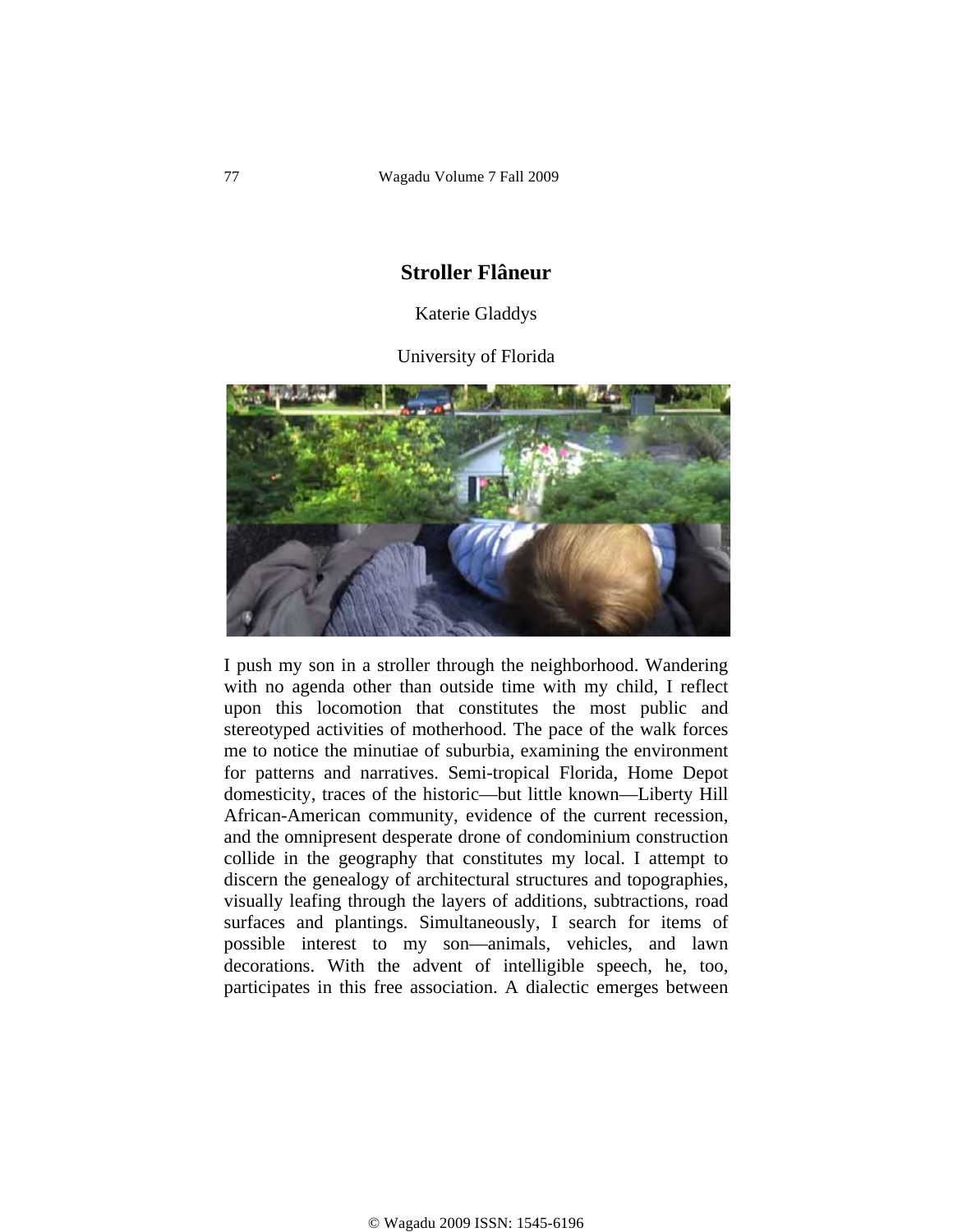me, my son, and my surroundings that recalls my own history. I wonder if the presence of my son intensifies that which evokes nostalgia for the past/my childhood.

My observations of the local environment become a collage of both real and imagined systems that serve as metaphors for understanding the place where I live. The data of these habitual walks is the accretion of perusals followed by a distillation of "whatever is, worth emphasizing as a specimen of significant transformations of the public scene" (Morowski, 1994, p. 188). Time is spent gleaning resources associated with homemaking fallen fruit, cast off furniture, baby gear and toys—and locating the exotic in the personalized details of mass produced architecture and topographies—recollecting England in the second-floor windows of a faux Tudor cottage, ascertaining the origin of the plants in people's yards—Lowe's ready-mades or specimens from a local nursery, peering into the lit windows and open garages, manufacturing narratives determined by a limited glimpse of an interior, writing biographies based upon the bumper stickers affixed to parked vehicles, deciphering the layers of pavement and road surfaces for clues that belie a history older than me.

 The methodology that informs this piece is a gendered riff on the practice of the flâneur where the necessity of childcare is the platform for textualizing suburban space. My version of flânerie is a spatial practice (à la de Certeau) of my neighborhood and the surrounding environs. The performance of strolling a child is indeed one of the social processes of inhabiting and appropriating the public spaces of the suburbs as well as of the city. The path that I take through this space of my neighborhood is variable, the route determined by season, weather, time, and mood, stops occurring for snacks and the occasional diaper change. "What better way to reassure oneself, to remap the local, than to tour its transformed streets? . . . The gaze of the flâneur is thus part of a tactic to appropriate not only the local, physical spaces of the city as one's own 'turf' . . . but also to participate in the popular sense of empire and to master even revel in the 'emporium'" [Substitute suburbia for emporium] (Shields, 1994, p. 74).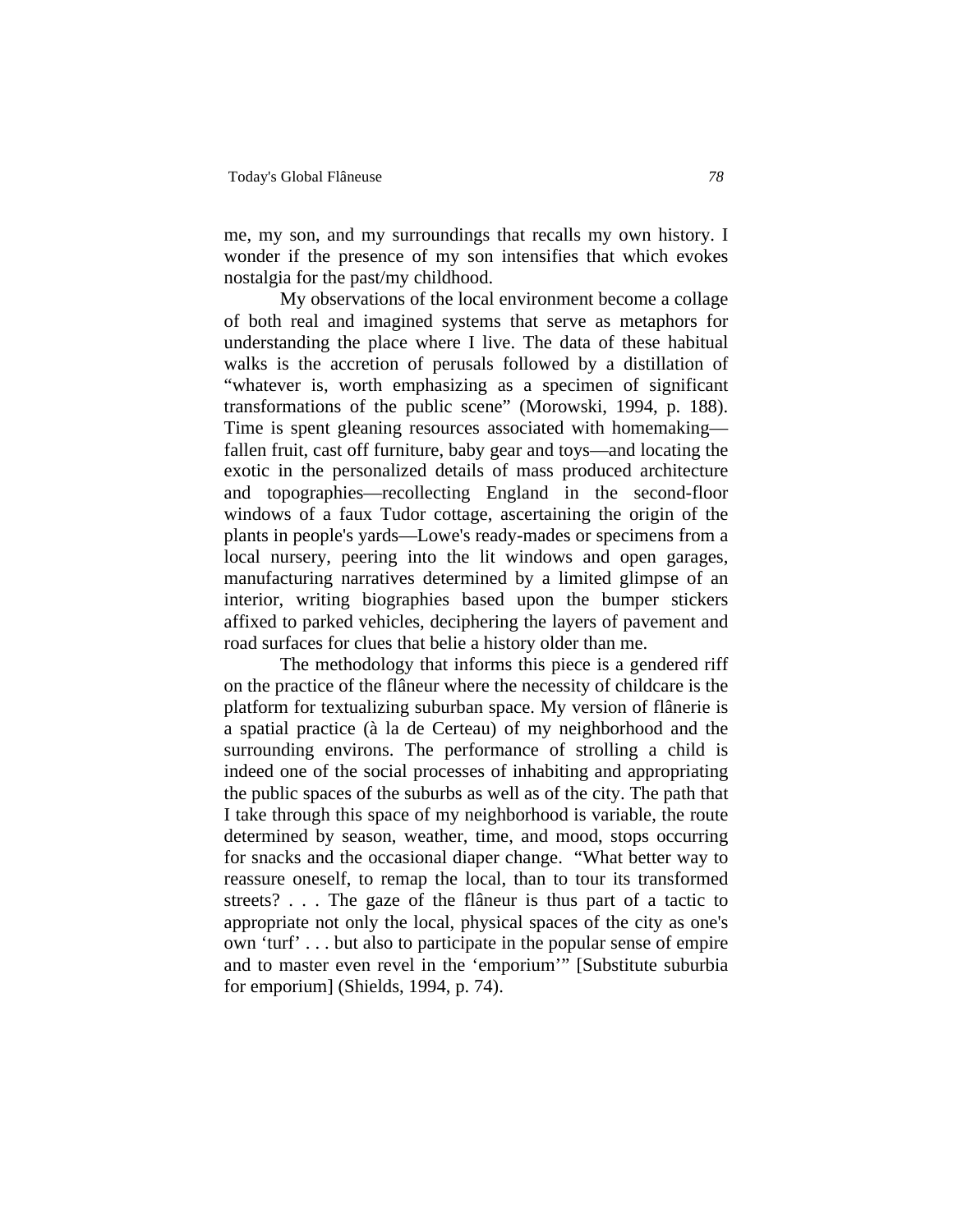79 Wagadu Volume 7 Fall 2009

 The physical manifestation of the piece, *Stroller Flâneur*, is a video of pushing my son in a stroller around the neighborhood. Taking structural cues from Benjamin's *Arcade Project*, I document my experience of walking, looking and researching this place by collecting the multi-faceted, often conflicting signifiers of familiar suburbia to create a fractured, even strange, landscape. Several layers of audio and video are composited, forming strata of imagery—my child in the stroller, the neighborhood, virtual Google representations of the neighborhood, aerial photography, property tax assessment maps, my voice, ambient noise. My visual and aural observations periodically interrupt and focus the viewers' attention on particular aspects of the landscape with the intention to create polymorphic narratives. Flânerie is a call to participate, to play. It does not strive for accuracy, but asks those who do read its products according to Hessel to "go yourself just like me without destination on the small journeys of discovery of the fortuitous" (as cited in Frisby, 1994, p. 96). I endeavor to awaken the curiosity for the quotidian in my viewers: transforming spectators into participants yearning to explore their surrounding environments.